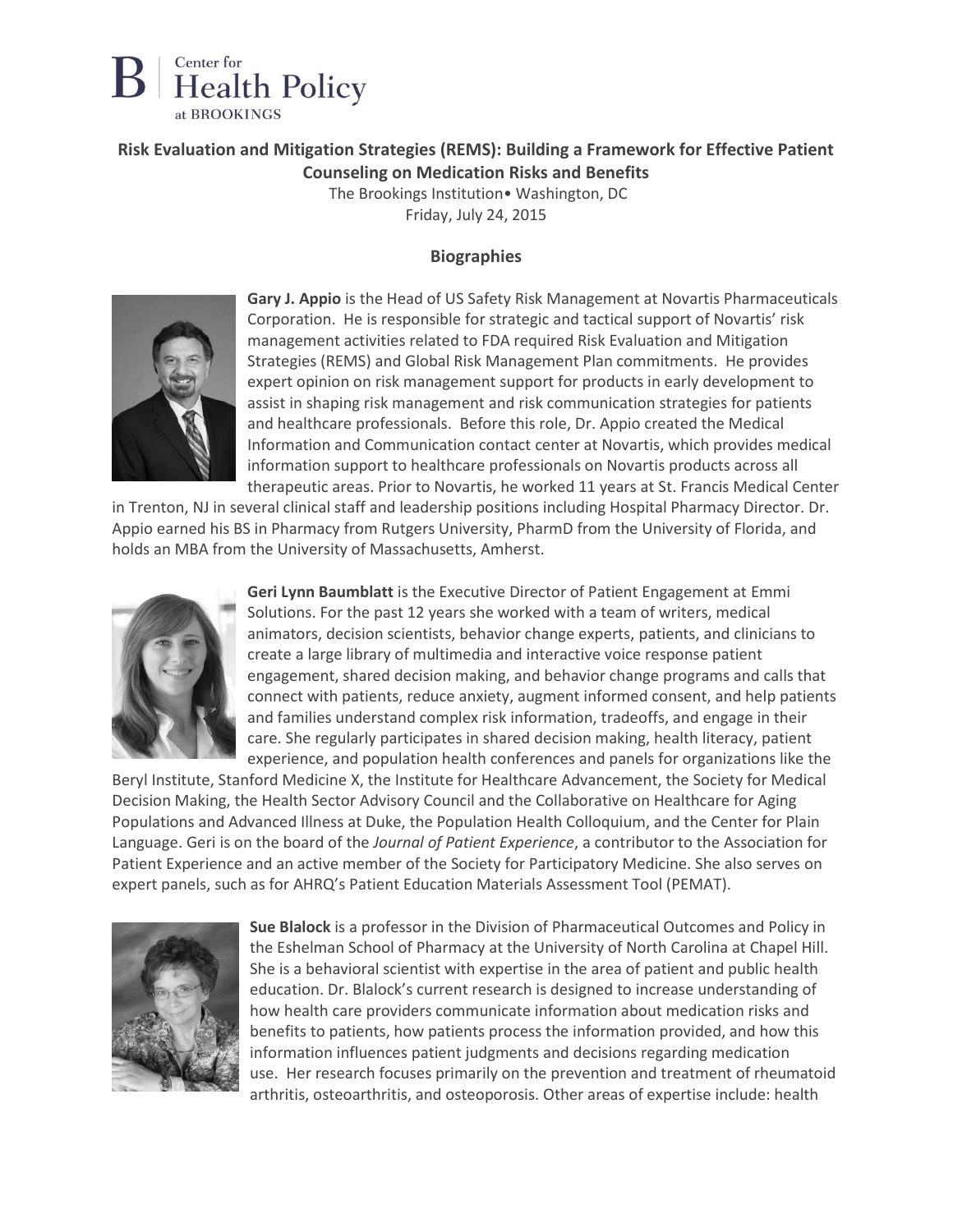outcomes assessment, psychosocial aspects of chronic illness, and adherence to therapeutic regimens.



**Nananda Col** is a general internist and decision scientist whose primary interest is developing new approaches to help patients and health care providers make decisions that reflect their personal circumstances, characteristics, goals, and preferences. Her work developing evidence-based, patient-centered shared decision making applications bridges the divide between decision sciences, risk communication, evidence-based medicine, and medical informatics. With over 20 years experience as a primary care internist and funded health services researcher, her scholarly work addresses a broad range of issues relevant to clinical decision making, shared decision making, and consumer health informatics. She serves on

the Steering Committee for the *International Patient Decision Aid Standards* collaboration and the Cochrane Collaboration's *Review of Patient Decision Aids.* She served on the FDA's *Risk Communication Advisory Committee,* several consensus panels, and numerous study sections, including the NIH (*Healthcare Delivery and Methodologies)* and Patient Centered Outcomes Research Institute.



**Gregory Daniel** is a fellow in Economic Studies and Managing Director for Evidence Development and Innovation in the Engelberg Center for Health Care Reform at the Brookings Institution. In this position, Dr. Daniel leads the Engelberg Center's pharmaceutical and medical device policy portfolio that includes developing strategies for better post-market safety surveillance and comparative effectiveness research, improving regulatory science, fostering practical steps for implementing expedited drug development and review tools, improving biomedical innovation, and supporting payment reform. Dr. Daniel is also a senior advisor to the Reagan-Udall Foundation for the FDA. Prior to joining Brookings, Dr. Daniel was the Vice President

of Government and Academic Research at HealthCore, Inc., a research subsidiary of WellPoint, Inc. At HealthCore, he led a division responsible for providing research services in the areas of pharmacoepidemiology, drug, vaccine, and biologic safety evaluations, comparative effectiveness research, and health economics and outcomes research. His research has utilized electronic health insurance claims data integrated with clinical data including laboratory results, electronic hospital data, paper-based and electronic medical record data, and registries. Dr. Daniel is a registered pharmacist and holds a PhD in Pharmaceutical Economics, Policy, and Outcomes with a minor in Epidemiology from the University of Arizona, an MPH specializing in biostatistics, an MS in Pharmaceutical Administration, and a BS in Pharmacy, all from The Ohio State University.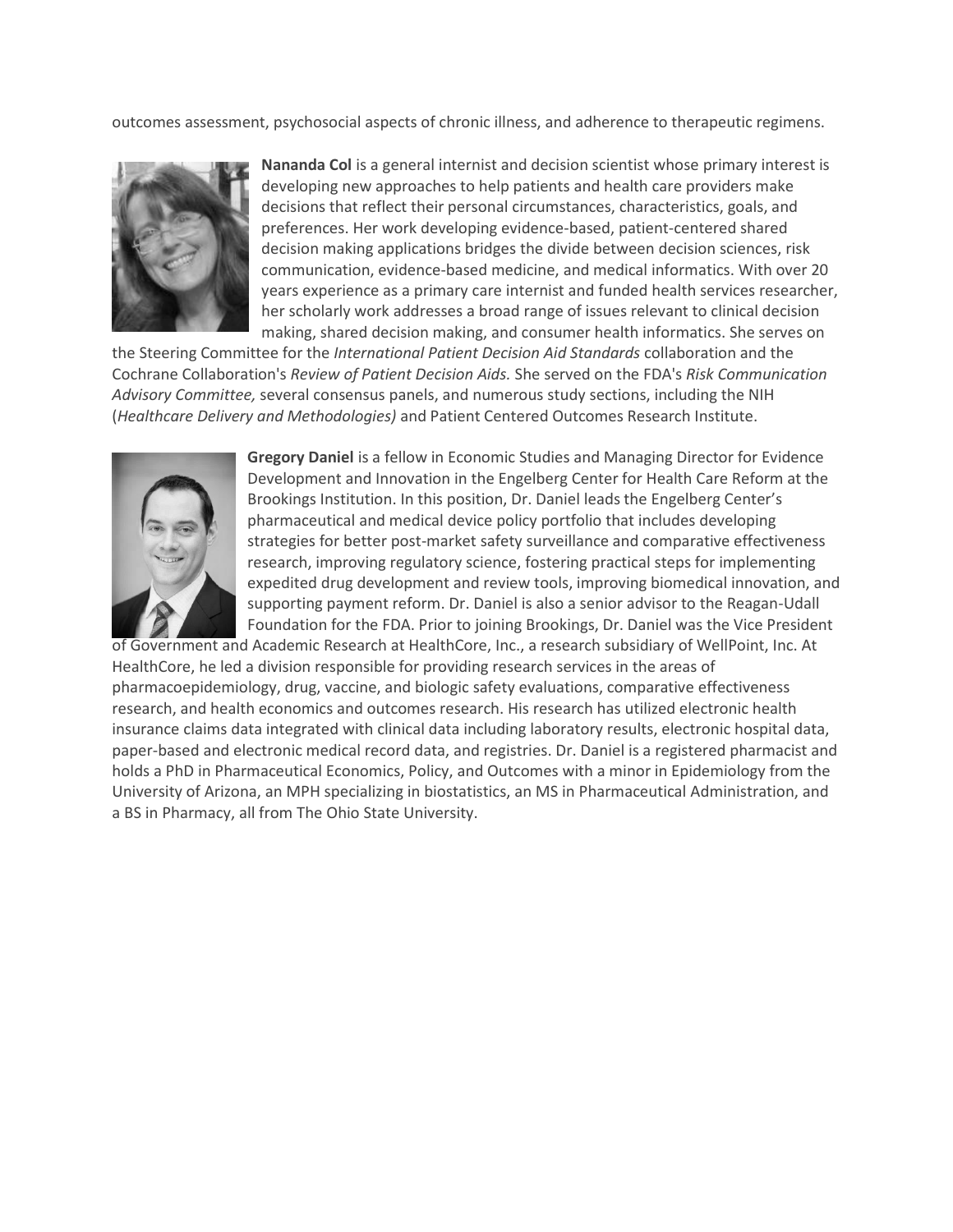

**Terry C. Davis** is a Professor of Medicine, Pediatrics and the Feist Weiller Cancer Center at Louisiana State University Health Sciences Center in Shreveport (LSUHSC-S). For the past 30 years, she has led an interdisciplinary team investigating the impact of patient literacy on health and healthcare. Seminal achievements include development of the Rapid Estimate of Adult Literacy in Medicine (REALM) and developing and testing numerous literacy and culturally appropriate patient and provider materials that are used nationally.

Dr. Davis has more than one hundred and forty publications related to health communication. She has served on Health Literacy Advisory Boards for both the American Medical Association, the American College of Physicians as well as the FDAs Center for Drug Evaluation and Research, Drug Safety and Risk Management Panel. Currently she is a member of the IOM Health Literacy Roundtable and Healthy People 2020 Health Literacy/Health Communication Section and continues to serve as a health literacy advisor for the FDA.

Dr. Davis has a productive record of federally funded research exploring low literacy interventions to improve comprehension and health outcomes of vulnerable populations. Research includes interventions to improve cancer screening in rural Federally Qualified Health Centers and strategies to improve self- management of diabetes in safety net settings. Currently she is the Health Literacy Principal Investigator for the Louisiana Clinical and Translational Science Center, a collaborative among eight academic institutions in LA. Pertinent to this meeting she conducted research in pediatric vaccine risk communication which included a national survey of health providers and development and testing of an evidenced based Childhood Vaccine Risk/Benefit Communication Package which was selected by the World Health Organization as an Innovative Practice to increase uptake of immunization in Europe. Currently she is collaborating with researchers at Northwestern and Emory investigating English and Spanish speaking patients' understanding and use of prescription drug labels and handouts.



**Amy Ebel** is a Director within the Global Regulatory Affairs Labeling organization of GlaxoSmithKline. She has led the development and revision of prescriber and patient labeling for US and global markets across multiple therapeutic areas including cardiovascular, diabetes, oncology, and vaccines for over 10 years. She held previous positions within Medical Information at GSK and has published papers on both regulatory and medical information topics, including most recently, a review of compliance with the Physicians Labeling Rule (new prescribing information format and content regulations). Prior to joining GSK, she worked in retail, ambulatory care, and inpatient pharmacy settings, and currently utilizes

these varied pharmacy experiences to advance improvements in clear and simple labeling communications for healthcare prescribers and patients. Amy obtained her B.S. in Pharmacy at Oregon State University, her Pharm.D. at University of Utah, and completed a specialized residency in Drug Information at Oregon Health Sciences University. She has been a member of the Patient Medication Information initiative for over 2 years.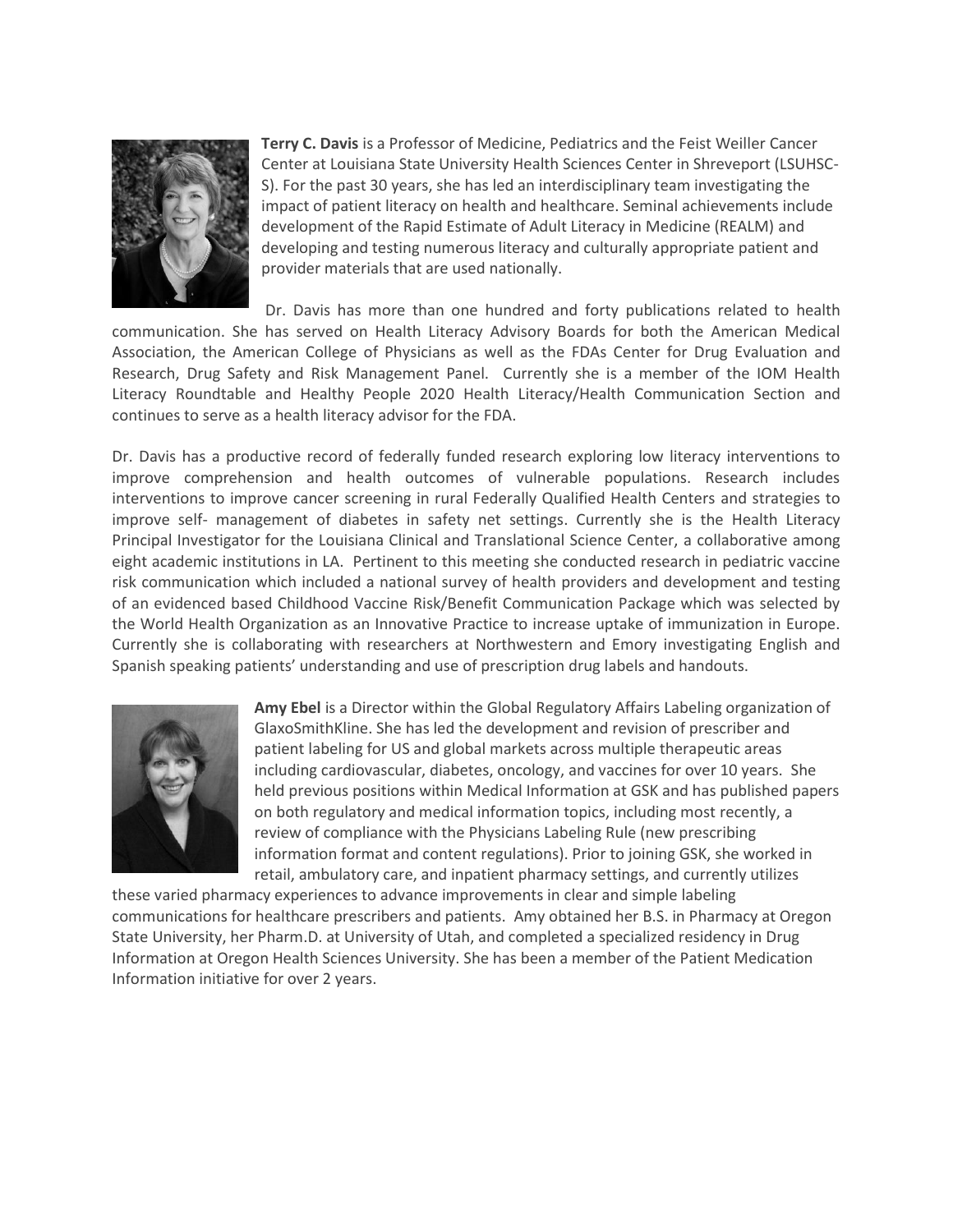

**Paul Han** is a health services researcher and board-certified general internist and palliative medicine physician, and Director of the Center for Outcomes Research and Evaluation at Maine Medical Center. He received an M.D at the New York University School of Medicine, an M.A. in Bioethics and an M.P.H at the University of Pittsburgh, and completed Internal Medicine residency training at UCLA and a fellowship in cancer prevention and control at the National Cancer Institute (NCI). Dr. Han's general research interests are in risk communication and shared medical decision making, and his specific interest is in the communication and management of uncertainty in health care. His current projects include the

development of decision support tools and medical education programs to help clinicians, patients, and laypersons effectively communicate, understand, and use risk information in medical decisions.



**Gary L. Kreps** is a University Distinguished Professor and Director of the Center for Health and Risk Communication at George Mason University. His research examines health communication/promotion, health informatics, multicultural relations, and research methods, with a major focus on reducing health disparities. He publishes widely (more than 420 articles, books, and monographs) about applying communication knowledge to address important health issues. His research has been funded by the NIH, NSF, CDC, AHRQ, HRSA, USDE, DOD, and several major health service foundations and corporations.

Gary advises many federal agencies (including the NIH, NCI, CDC, FDA, and VA), research firms, corporations, foreign governments, and NGOs. He helped develop the Health Resources Services Administration's award winning "Effective Communication Tools for Healthcare Professionals" national online training program promoting sensitivity to cultural diversity, health literacy, and language proficiency. He coordinates the Fairfax County Health Literacy Initiative community collaborative that develops culturally-sensitive communication programs for at-risk populations, and co-directs the Global Advocacy Leadership Academy (GALA) for promoting effective consumer health advocacy around the world.

Gary was the founding Chief of the Health Communication and Informatics Research Branch at the National Cancer Institute (1999-2004), where he planned major national research programs for promoting cancer prevention and control. He served as the founding Dean of the School of Communication at Hofstra University, Executive Director of the Greenspun School of Communication at UNLV, and a professor at Northern Illinois, Rutgers, Indiana, and Purdue Universities.

Gary has received many honors including the 2015 Research Laureate Award from the American Academy for Health Behavior, where he is also a Fellow. He received the 2014 Dale Brashers Mentorship Award from the National Communication Association (NCA), the 2014 Gary Gumpert Urban Communication Research Award from the Urban Communication Foundation, the 2014 Endeavour Executive Fellowship from the Australian Department of Education, the 2014 FIRST Scholar Award from the University of Colorado, the 2012-2013 Graduate Faculty Advisor Award from the GMU Communication Graduate Student Assn., the 2010 Distinguished Communicator Award from the Virginia Academy of Communication Arts & Sciences, the 2010 NCA Distinguished Administrator Award, the 2009 ECA Health Communication Centennial Scholar Award, the 2005 Pfizer Professorship in Clear Health Communication, the 2004 Lewis Donahue Outstanding Health Communication Scholar Award from the University of Kentucky, the 2002 Future of Health Technology Award, the 2002 Distinguished Achievement Award in Consumer Health Informatics and Online Health, the 2000 NCA/ICA Outstanding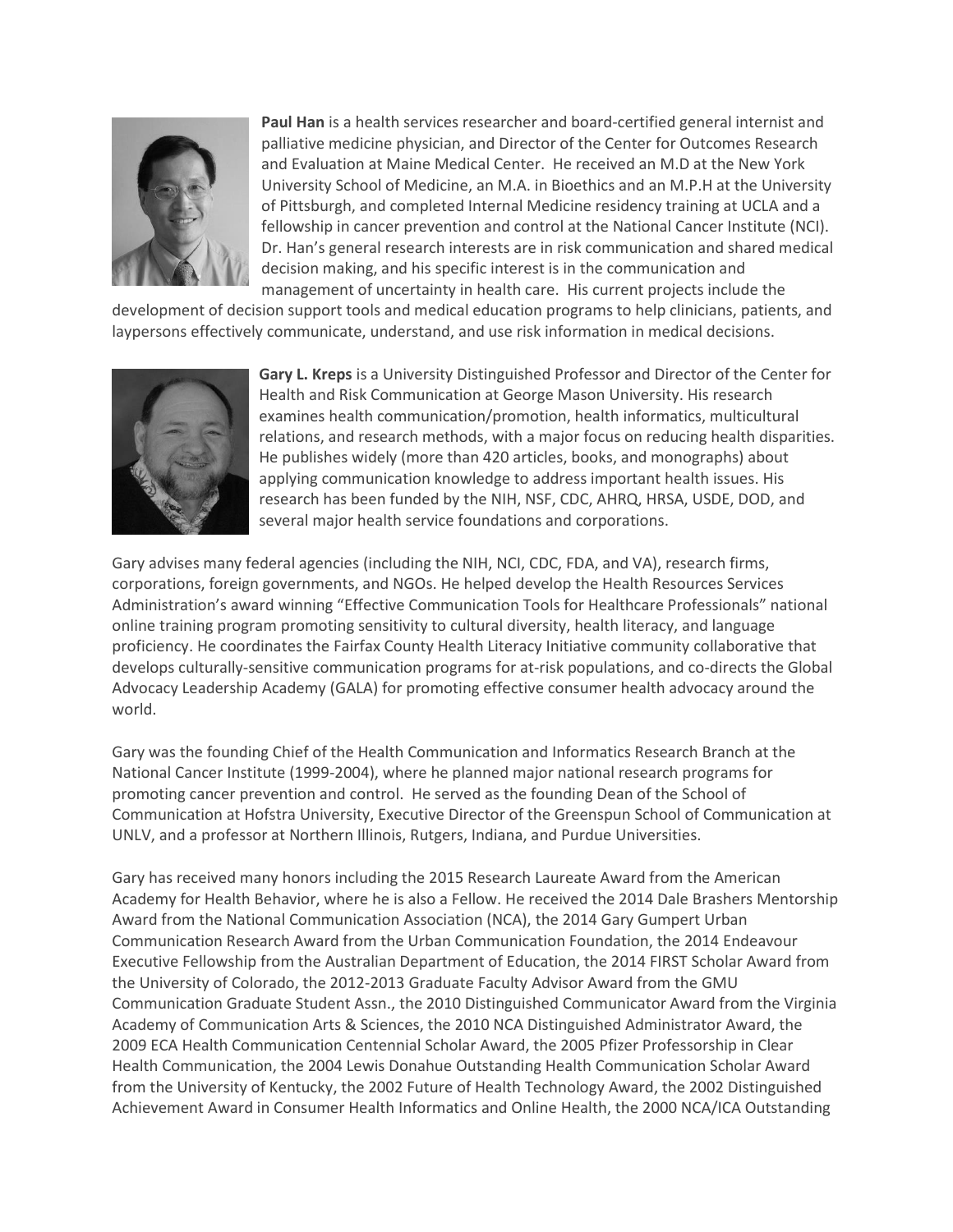Health Communication Scholar Award, and the 1998 NCA Gerald M. Phillips Distinguished Applied Communication Scholar Award.



**Celeste Castillo Lee** is the Program Manager for Patient and Family Centered Care at the University of Michigan Health System where she provides leadership, strategy and implementation of Patient and Family Centered Care philosophies, practice and change. oThis includes administrative and operational oversight for PFCC Program, Adult Services including peer mentor strategic coordination, quality, program development, education, performance improvement, research collaborations with stakeholders, and care models. She is committed to helping UMHS partner with patients and families to re-envision the future of healthcare. In 2010, when she was the chief of staff to the President & CEO of Duke University Health System part of her responsibility was to collaborate on Patient and Family

Centered Care initiatives. She is convinced of the transformative power of collaborations between patients, families, staff, faculty and community stakeholders to drive research forward.

Celeste is also a faculty for the Institue for Patient and Family-Centered Care, and most importantly, Celeste is a patient advisor in non-profit health organizations, governmental agendcies, research project, peer mentor and advocate nationally, and internationally. Including Board Member for the Kidney Health Initiative, a public/private partnership with the FDA and the American Society of Nephrology, a member of the National Patient Advisory Council for PCORnet, and a member of the steering committee for the Vasculitis Patient-Powered Research Network (V-PPRN).



**Charles Lee** is founder and president of Polyglot Systems, Inc. (Morrisville, NC). Dr. Lee founded Polyglot in 2001 with a mission to develop practical, affordable multilanguage technology solutions to improve healthcare access and reduce disparities for underserved and limited English proficient patient populations. He is an internal medicine physician and past NLM fellow in medical informatics at UNC Chapel Hill/Duke University. He has extensive experience in patient-centered healthcare communication, language barriers, health literacy, healthcare software user interface, and instructional design. Dr. Lee is a past recipient of the Tibbetts Award from the U.S. Small Business Administration for his work in healthcare and

technology and the Health Care Heroes award from the Triangle Business Journal. He is currently also adjunct assistant professor at the UNC Eshelman School of Pharmacy and a member of the FDA's Risk Communication Advisory Committee.

**Claudia Manzo** serves as the Acting Director of the Office of Medication Error Prevention and Risk Management, Office of Surveillance and Epidemiology (OSE), FDA. Dr. Manzo has over 15 years of drug safety experience and in her current role she directs review staffs that advise and review Risk Evaluation and Mitigation Strategies (REMS), Proprietary Names, Human Factors Studies, and Medication Errors for drugs and biologic products regulated by CDER. She received her Doctor of Pharmacy degree from the University of Tennessee, after which she completed a residency in clinical pharmacy practice at the Regional Medical Center in Memphis and a fellowship in Nutrition Support at the Philadelphia College of Pharmacy and Science. Prior to joining FDA she was a clinical pharmacist at Walter Reed Army Medical Center and a pharmacy officer in the US Army.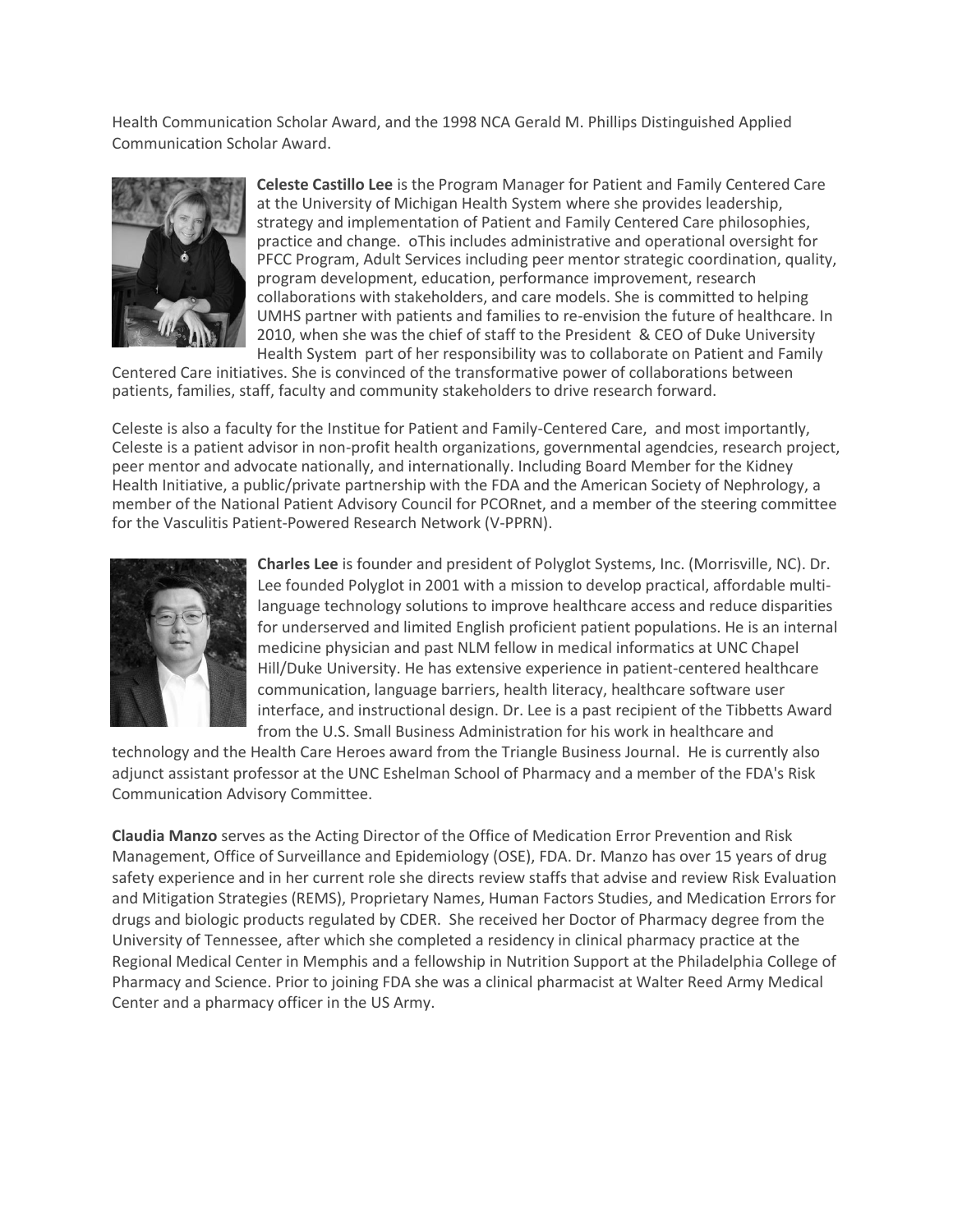

**Mark McClellan** is a senior fellow and director of the Initiatives on Value and Innovation in Health Care at the Brookings Institution. Within Brookings, his work focuses on promoting quality and value in patient centered health care. A doctor and economist by training, he also has a highly distinguished record in public service and in academic research. Dr. McClellan is a former administrator of the Centers for Medicare & Medicaid Services (CMS) and former commissioner of the U.S. Food and Drug Administration (FDA), where he developed and implemented major reforms in health policy. These include the Medicare prescription drug benefit, the FDA's Critical Path Initiative, and public-private initiatives to develop better information on the quality and cost of care. Dr. McClellan is the founding

chair and a current board member of the Reagan-Udall Foundation for the FDA, is co-chair of the Quality Alliance Steering Committee, chairs the National Quality Forum's partnership for applying clinician quality measures, is a member of the Institute of Medicine, and is a research associate at the National Bureau of Economic Research. He previously served as a member of the President's Council of Economic Advisers and senior director for health care policy at the White House, and was an associate professor of economics and medicine at Stanford University.

**Reema Mehta** is a licensed pharmacist with a Doctor of Pharmacy from Rutgers University and a Master of Public Health degree from Johns Hopkins University. Reema started her career as a community pharmacist and has worked for both chain and independent pharmacies. Prior to joining the FDA, Reema was a Director in Medical Pharmacovigilance at Johnson and Johnson. In addition to her work experience, Reema also completed Green Belt Certification for Design Excellence (Process Excellence) by leading the initial development of the risk management implementation process for Johnson & Johnson. Reema has also lectured at various universities in product labeling, biostatistics, and epidemiology. Additionally, she has served as adjunct faculty at the University of Florida and at Rutgers University. Currently, Reema is the Acting Deputy Division Director in the Office of Surveillance and Epidemiology, Division of Risk Management at the United States Food and Drug Administration where she provides expertise on regulatory requirements related to the risk evaluation and mitigation strategies (REMS) for pre-marketed and post marketed drug products and recommends appropriate risk mitigation measures/options for drug related safety issues.



**Ruth Parker** is Professor of Medicine, Pediatrics and Public Health at Emory University in Atlanta, Georgia. She is recognized for her research, educational, and advocacy efforts to advance health literacy. She was co-investigator on the Robert Wood Johnson Foundation "Literacy and Health Care" project, and helped develop the Test of Functional Health Literacy in Adults (TOFHLA). She co- authored the definition of health literacy used by *Healthy People 2010*, the IOM, the NIH, and the Affordable Care Act and has authored many scholarly pieces on health literacy. She is a National Associate of the National Research Council of the National Academy of Sciences, is Chair of the FDA's Non-Prescription Drug Advisory

Committee, and serves on a PCORI Advisory. Dr. Parker served in leadership roles as a health literacy advocate for professional societies including the AMA, the ACP Foundation, and consulted with many federal and state agencies regarding their health literacy efforts. She was a member of the IOM Health Literacy Committee, a member and now Consultant to the IOM Health Literacy Roundtable. Dr. Parker has received national awards in recognition of her work, including the Silver Achievement Award from the AAMC, the Richard and Hinda Rosenthal Award from the ACP, the Walter C. Alvarez Award from the American Medical Writers Association, the Cecilia and Lenard National Health Literacy Award, and U.S. FDA Advisory Committee Service Award.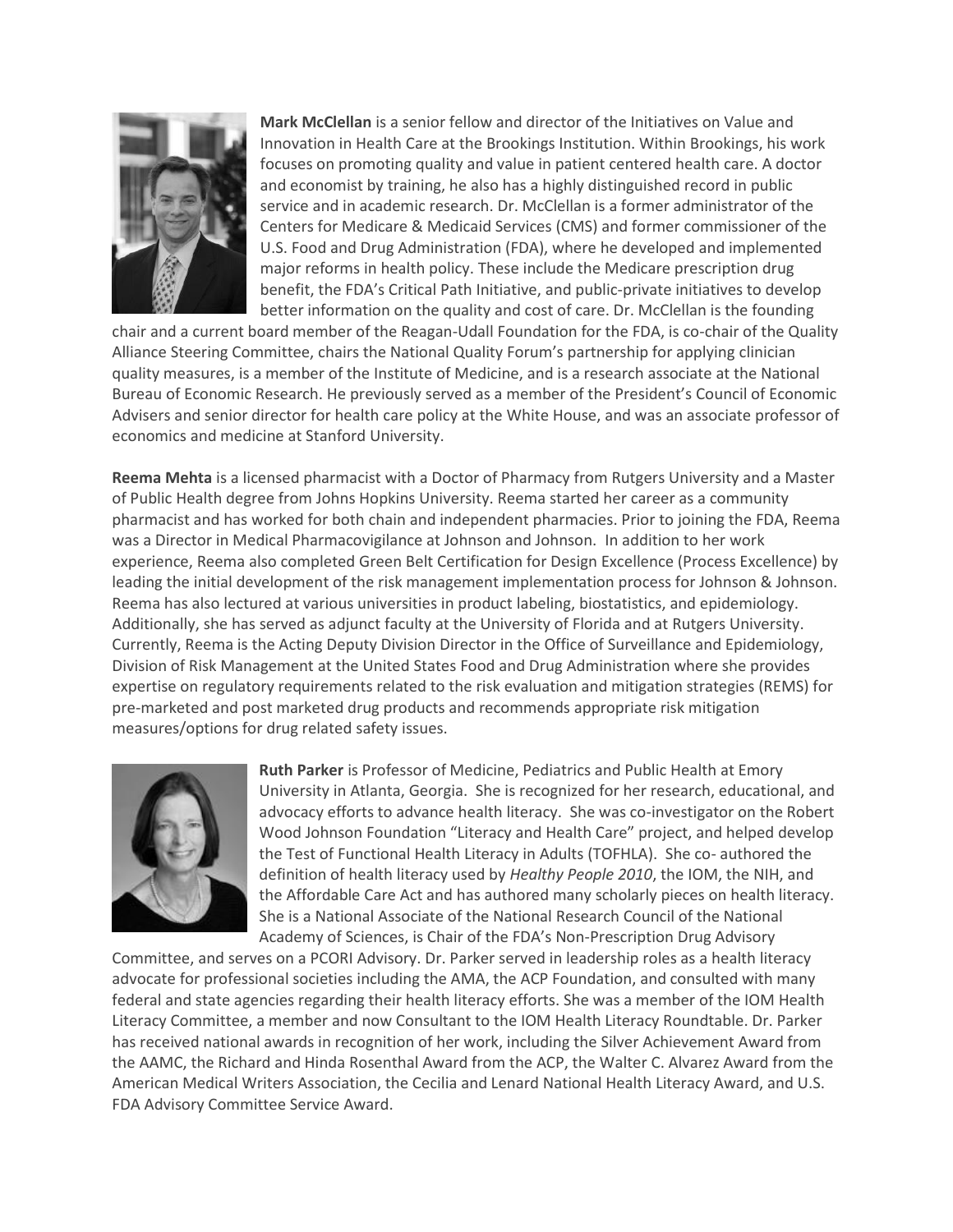

**Theo Raynor** practiced as a hospital pharmacist for 20 years before becoming inaugural Professor of Pharmacy Practice at the University of Leeds in 2000. His 35 years of research has focused on the need to improve the information people get about their medicines. Theo's research has critically examined the impact of European legislation on mandatory patient leaflets, and how they are tested with the public – so called 'user testing'. This led to the formation of a spin-out company Luto Researc[h www.luto.co.uk](http://www.luto.co.uk/) which has become a leading and influential provider of user testing services in Europe.

The synergies between the University and Luto have been the foundation of his recent internationally influential work, notably how best to present benefit and harm information to patients about medicines. Theo believes an understanding of both is a pre-requisite for patients being truly 'informed' about their medicines. In a BMJ editorial, he controversially promoted his view that an informed patient should be a goal in itself – if they then decide that a medicine is not right for them, this is an appropriate and acceptable outcome; '*an informed patient is not necessarily an obedient patient*'.

Theo Raynor has advised the UK Commission on Human Medicines, the European Medicines Agency, the European Parliament, and the US Food and Drugs Administration. He was appointed a Fellow of the Royal Pharmaceutical Society in 2012 and has delivered invited plenaries across the world, including the Centennial World Pharmacy Congress. He appears frequently in the press, radio and television, speaking about the need for better consumer medicines information. He was the recipient in 2014 of the Lifetime Achievement Award from the Royal Pharmaceutical Society.



**Nilay Shah** is health services researcher in the division of Health Care Policy and Research at Mayo Clinic. He is also an Associate Professor of Health Services Research in the Mayo Clinic College of Medicine. He is currently the co-director of the Translating Comparative Effectiveness Research (TRACER) Unit, a part of the Mayo Center for Translational Science Activities (CTSA). He is also the Scientific Director for the Optum Labs Initiative in the Centers for Science of Health Care Delivery at Mayo Clinic. Optum Labs is a Big Data initiative to generate knowledge to improve patient care.

Nilay's research focus is on improving chronic care delivery, especially for patients with multiple chronic conditions. His work incorporates a range of methodological tools including mathematical models, observational designs, and prospective trials. In addition, he is involved in numerous studies to test the role of decision support tools for patient-centered knowledge translation and for translating comparative effectiveness research into routine clinical practice. Nilay is also involved in a number of studies testing different models of care delivery in both the primary care and specialty care settings. He received his Bachelor's and Master's degree in Pharmacy from the School of Pharmacy at the University of Wisconsin-Madison. He received his doctoral degree in Population Health Sciences from the Medical School at the University of Wisconsin-Madison.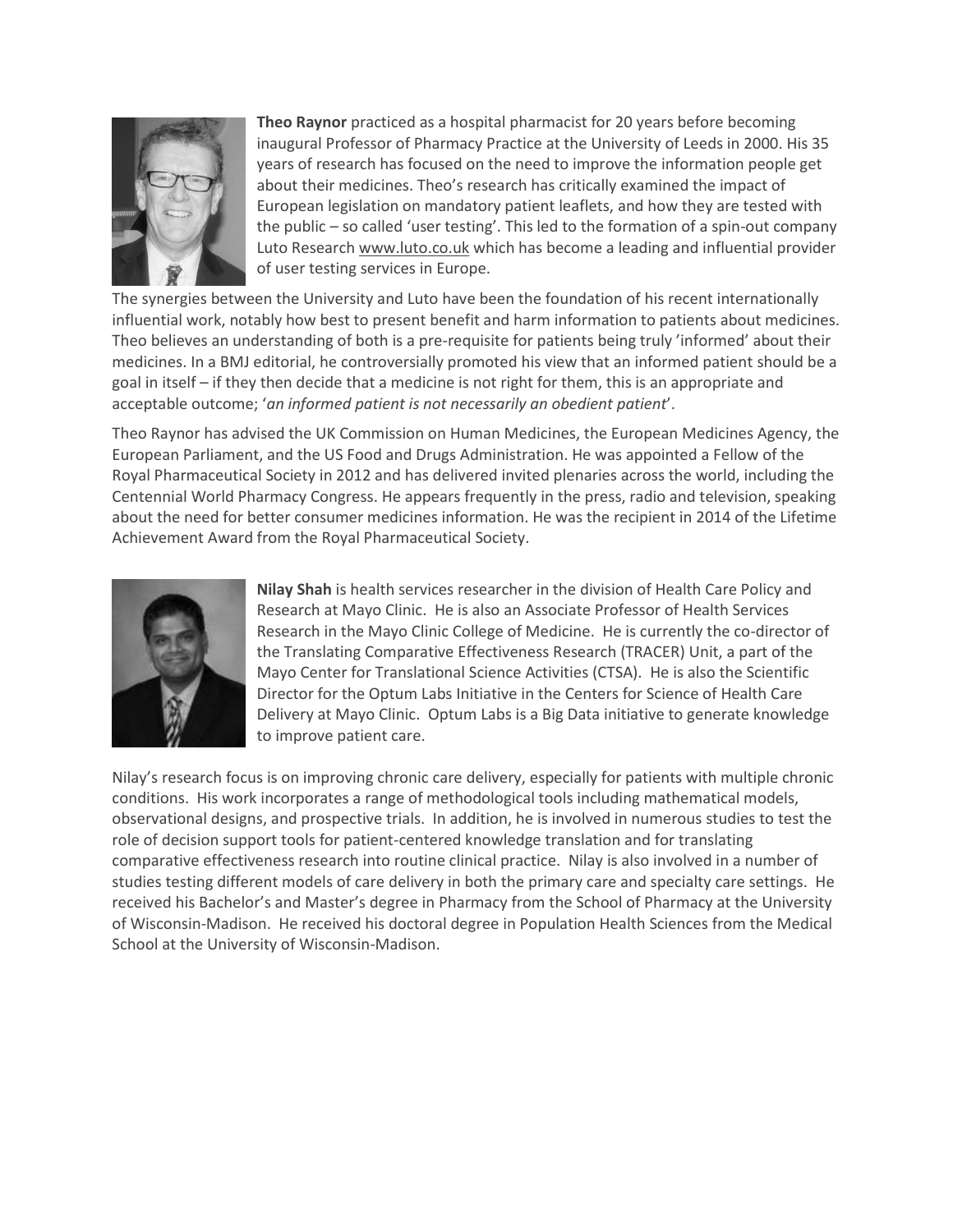

**Gary Slatko** is Associate Director within the Office of Medication Error Prevention and Risk Management (OMEPRM) at FDA, which is responsible for the review and approval of all Risk Evaluation and Mitigation Strategy (REMS) programs, as well as the review and approval of proposed proprietary product names and package labeling in order to mitigate medication errors. OMEPRM resides within the Office of Surveillance and Epidemiology (OSE), the Super Office at FDA responsible for post-marketing drug safety, epidemiology, pharmacovigilance and risk management activities within the Center for Drug Evaluation and Research at FDA. Prior to joining FDA in 2012, Dr. Slatko was Chief Medical Officer and principal

consultant at a pharmaceutical drug safety consulting firm supporting the design, development, implementation and assessment of drug safety and risk management programs. During his 11-year tenure there, he consulted with many pharmaceutical manufacturers about their risk management plans, mitigation strategies and regulatory submissions. A thought leader in the field of evidence-based risk evaluation and mitigation, he co-authored two textbooks on pharmaceutical risk management. Prior experiences included over 15 years in the pharmaceutical industry in executive leadership roles in drug safety, medical affairs, new product planning and care management at Squibb Corporation, DuPont Merck Pharmaceuticals, AstraZeneca and GlaxoSmithKline. Dr. Slatko holds both a MD degree from University of Miami School of Medicine and a MBA degree from West Chester University. He is Board certified in Internal Medicine, is licensed to practice and currently resides in New York.



**Betsy Sleath** is George H Cocolas Distinguished Professor and Chair of the Division of Pharmaceutical Outcomes and Policy at the UNC Eshelman School of Pharmacy. She is Adjunct Professor of Epidemiology and Health Policy and Management at the UNC Gillings School of Public Health. She is co-director of research services for the community engagement and dissemination cores of the North Carolina Clinical and Translational Sciences Institute. In addition, she is a senior research fellow and director of the program of child and adolescent health at the Cecil G. Sheps Center for Health Services Research. She has published over 120 peer-reviewed articles and book chapters on provider-patient communication and consumer

medication information. Her research has been funded by NIH Institutes, the Agency for Health Care Research and Quality, the Patient Centered Outcomes Research Institute, and the Bayer Institute for Health Communication. She was an original member of the Food and Drug Administration's (FDA) risk communication expert advisory committee and continues to serve as a guest member on the committee at different points in time. She was a panel member for the 2012 FDA-sponsored public workshop titled "Social Science Methodologies to Assess Risk Evaluation and Mitigation Strategies". She is on the editorial boards of Patient Education and Counseling and the International Journal of Pharmacy Practice. She received a B.S. in pharmacy and a B.A. in sociology from the University of Connecticut and she received a M.S. in pharmacy in and a Ph.D. in sociology and pharmacy from the University of Wisconsin.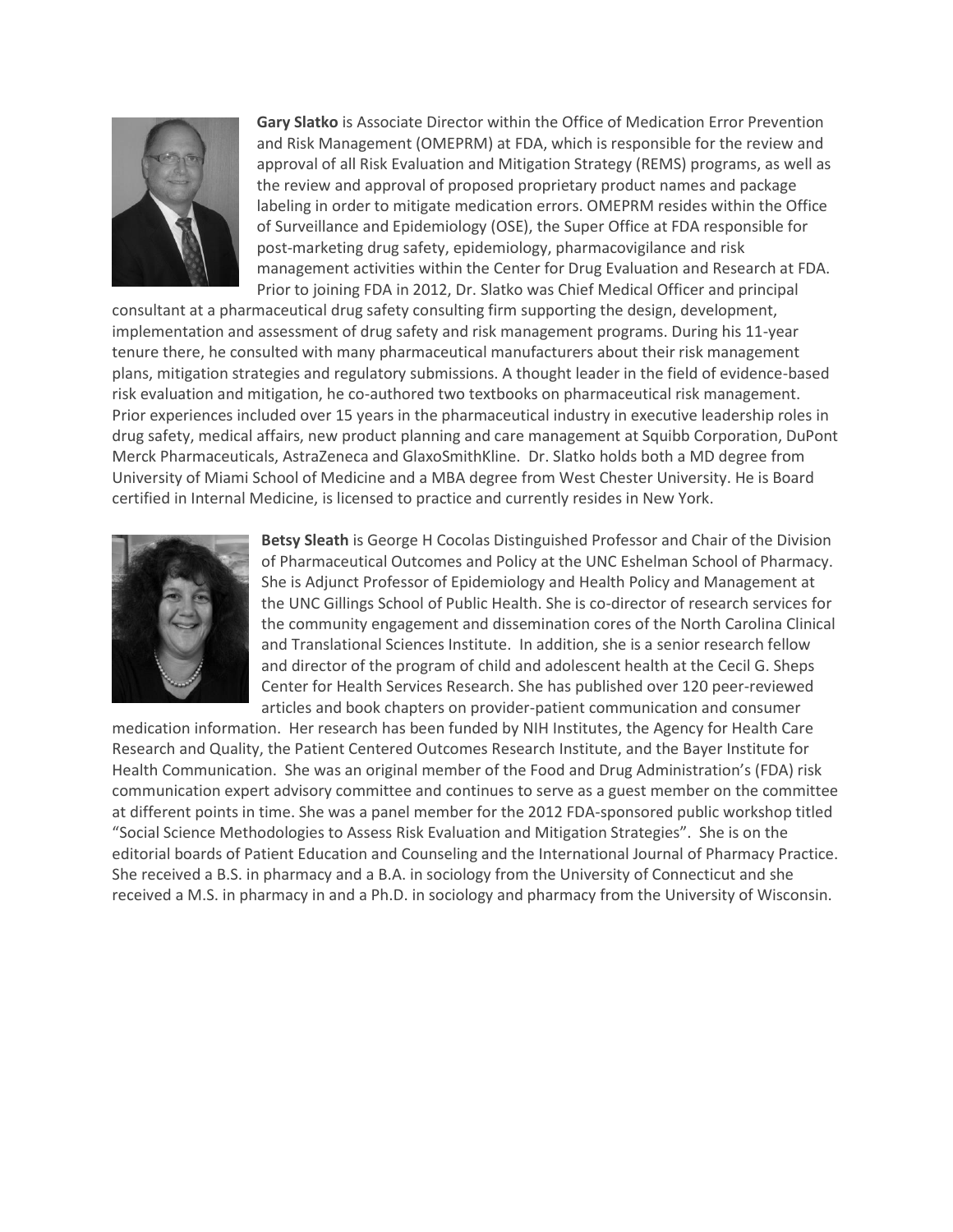

**Pamela Williamson** joined Alexion Pharmaceuticals in April 2014 as Senior Vice President, Global Regulatory Affairs & Patient Safety. In her role, Pam is responsible for leading Alexion's global regulatory affairs and pharmacovigilance groups to advance the company's early and late stage product portfolio, providing safe and effective treatments for patients with severe and life-threatening rare diseases. Pam has extensive global regulatory affairs leadership experience, including a strong track record in rare diseases. Her background spans multiple therapeutic areas, with successful worldwide registrations including both biologics and small molecules. She also has broad expertise in the areas of quality assurance,

manufacturing operations, pharmacovigilance and health authority compliance. Prior to joining Alexion, Pam was SVP, Global Head, Regulatory Affairs and Compliance at Genzyme Corporation. Prior to joining Genzyme, Pam served in various roles of increasing responsibility at Serono, including serving as VP, Regulatory Affairs and Quality Assurance. Pam holds a Master's degree in Business Administration from Northeastern University and a Bachelor's Degree in Psychology from Skidmore College. Pam is also Regulatory Affairs Certified, has the distinction of being a Regulatory Affairs Professional Society Fellow and is a member of the Albany College of Pharmacy & Health Sciences Board of Trustees.



**Holly Witteman** is an Assistant Professor in the Faculty of Medicine, Université Laval, Quebec City, Canada, and a scientist at the Research Centre of the CHU de Québec. Her background is in human factors engineering and her research is about the design, use, and evaluation of interactive media for health communication and decision making. She specializes in interface design for health risk communication and decision making.



**Michael S. Wolf** is Professor of Medicine, Associate Division Chief for General Internal Medicine & Geriatrics, Associate Chair for Research within the Department of Medicine, Feinberg School of Medicine, Northwestern University (Chicago, IL USA). He is founding director of the Health Literacy and Learning Program (HeLP), and also holds appointments in Cognitive Sciences, Communication Studies, Medical Social Sciences, Psychiatry & Behavioral Sciences, and Surgery. As a health services researcher and cognitive-behavioral scientist, Dr. Wolf has extensively studied cognitive, psychosocial, and health system determinants of health, specifically in the area of health literacy and health

communications research. His work has primarily focused on understanding healthcare complexity; Dr. Wolf has led several large-scale, pragmatic trials to evaluate multifaceted interventions to promote patient engagement in health, targeting chronic disease self-management, medication safety and adherence. He was the lead author of an American College of Physicians white paper on prescription drug labeling that led to the Institute of Medicine (IOM) report *Confusing Patients Less: Standardizing Prescription Drug Labels*. Dr. Wolf also has served on numerous panels, including the FDA Risk Communication Advisory Committee (RCAC).